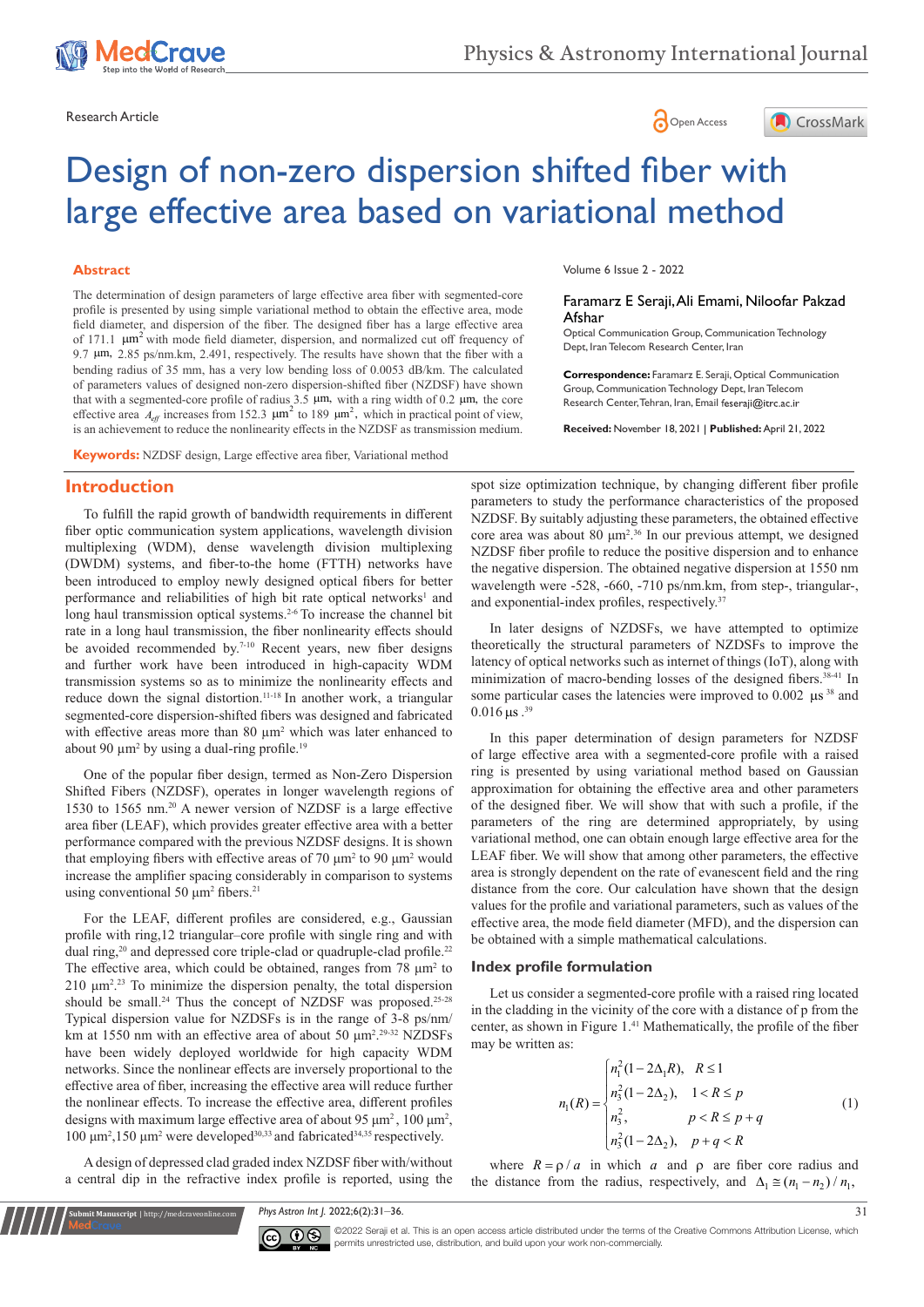$\Delta_2 \approx (n_1 - n_2)/n_3$ , are the respective relative index heights of the core and the ring, and  $q \, n_1$ ,  $n_2$ ,  $n_3$  are width of the ring, refractive indices of core, cladding, and ring, respectively.



#### **Figure 1** Segmented-core refractive index profile.

*U*

The fundamental mode field with a Gaussian function near and far from the fiber center is defined as:  $42,43$ 

$$
F(R) = \begin{cases} \exp(-\gamma R^2 / R_0^2), & R \le R_0 \\ \sqrt{(R_0 / R)} \exp[(\gamma - 1/2) - (2\gamma - 1/2)(R / R_0)], & R \ge R_0 \end{cases}
$$
(2)

where  $\gamma$  and  $R_0$  are constants for a given fiber and are found by minimizing the eigenvalue and obtaining a dimensionless parameters  $as: 44$ 

$$
U^{2} = \frac{V^{2} \int_{0}^{\infty} RF^{2}(R)g(R) dR + \int_{0}^{\infty} R(dF/dR)^{2} dR}{\int_{0}^{\infty} RF^{2}(R) dR}
$$
(3)

where  $V$  and  $g(R)$  are the normalized frequency and profile function, respectively. From Figure 1, we define the function  $g(R)$ and its integral as follows:

$$
g(R) = \begin{cases} R & R \le 1 \\ 1 & 1 < R \le p \\ 0 & p < R \le p + q \\ 1 & p + q < R \end{cases},
$$
\n
$$
\frac{dg(R)}{dR} = \begin{cases} 1 & R \le 1 \\ 0 & 1 < R \le p \\ \delta(p - R) & p < R \le p + q \\ \delta(p + q - R) & p + q < R \end{cases} \tag{4}
$$

where  $\delta(p)$  and  $\delta(p+q)$  are delta Dirac functions at the beginning and end of the ring, respectively. In variational method, the value of *U* in equ. (3) should be minimized, which is equivalent to equating the parameter  $W$  to zero as follows:<sup>42</sup>

$$
W = \frac{K}{V^2} - \int_0^\infty R^2 (dg(R)/dR) F^2(R) dR
$$
 (5)

in which *K* is defined as:

$$
K = 2\int_0^\infty R\left(dF(R)/dR\right)^2 dR\tag{6}
$$

By applying the modified Gaussian approximation, *K* can be written as:

$$
K = 1 - \exp(-2\gamma) + (2\gamma - 1/2)\exp(2\gamma - 1)E_1(4\gamma - 1)
$$
 (7)

where  $E_1(4\gamma - 1)$  is an incomplete Gamma function given as:<sup>45</sup>

$$
E_1(4\gamma - 1) = \int_{4\gamma - 1}^{\infty} \frac{e^{-x}}{x} dx
$$
 (8)

Figure 2 shows the variation of *K* in terms of variational parameter γ.



**Figure 2** The Variations of  $K$  with respect to  $\gamma$ .<sup>42</sup>

It is shown that for values of γ greater than unity, *K* takes nearly constant values. On the other hand, equ. (2) shows that for a evanescent wave function in the cladding, we should have  $(2\gamma - 1/2) > 0$ , i.e.,  $\gamma$  > 1/4. Thus, from Figure 2 for every value of  $\gamma$  greater than unity, for almost constant value of  $K$ ,  $\gamma$  should satisfy the inequality  $1 / 4 < \gamma < 1$ .

From  $F(R)$  in equ. (2), we can determine the effective area  $A_{\text{eff}}$ , the  $MFD$ , the normalized cutoff frequency  $V_c$ , and the bending loss  $R_c$ , by using the following equations:<sup>43,46</sup>

$$
A_{eff} = \frac{2\pi \left[\int_0^\infty F^2(R)R dR\right]^2}{\int_0^\infty F^4(R)R dR},
$$
  
\n
$$
MFD = 2\sqrt{2} \left[\frac{\int_0^\infty F^2(R)R dR}{\int_0^\infty (dF(R)/dR)^2R dR}\right]^{1/2}
$$
\n
$$
V_c = 2.405 \left\{2 \int_0^\infty [1 - g(R)R dR] \right\}^{1/2},
$$
\n
$$
\alpha_b = \frac{\sqrt{\pi} \kappa^2 \exp\left(-\frac{2}{3}R\frac{\gamma^3}{\beta^2}\right)}{2\gamma^{3/2}V^2\sqrt{R_c} \left\{K_1(\gamma a)\right\}^2}
$$
\n(9)

where  $\alpha$  is the fiber radius,  $\beta$  is the propagation constant,  $V$  is the normalized frequency, κ and γ are constant related to  $\beta$ , and  $K_1(\gamma a)$ represents the modified Bessel function.

For the chosen fiber profile, the variation of refractive index with respect to wavelength obtained by three-term Sellmeier formula, is determined by assuming 19.3%  $\text{GeO}_2$  for the core, 10.5%  $\text{P}_2\text{O}_5$  for the ring indices, and a pure silica for the cladding region as follows:<sup>47</sup>

$$
n^{2}(\lambda) = 1 + \frac{b_{1}\lambda^{2}}{\lambda^{2} - a_{1}} + \frac{b_{2}\lambda^{2}}{\lambda^{2} - a_{2}} + \frac{b_{3}\lambda^{2}}{\lambda^{2} - a_{3}}
$$
(10)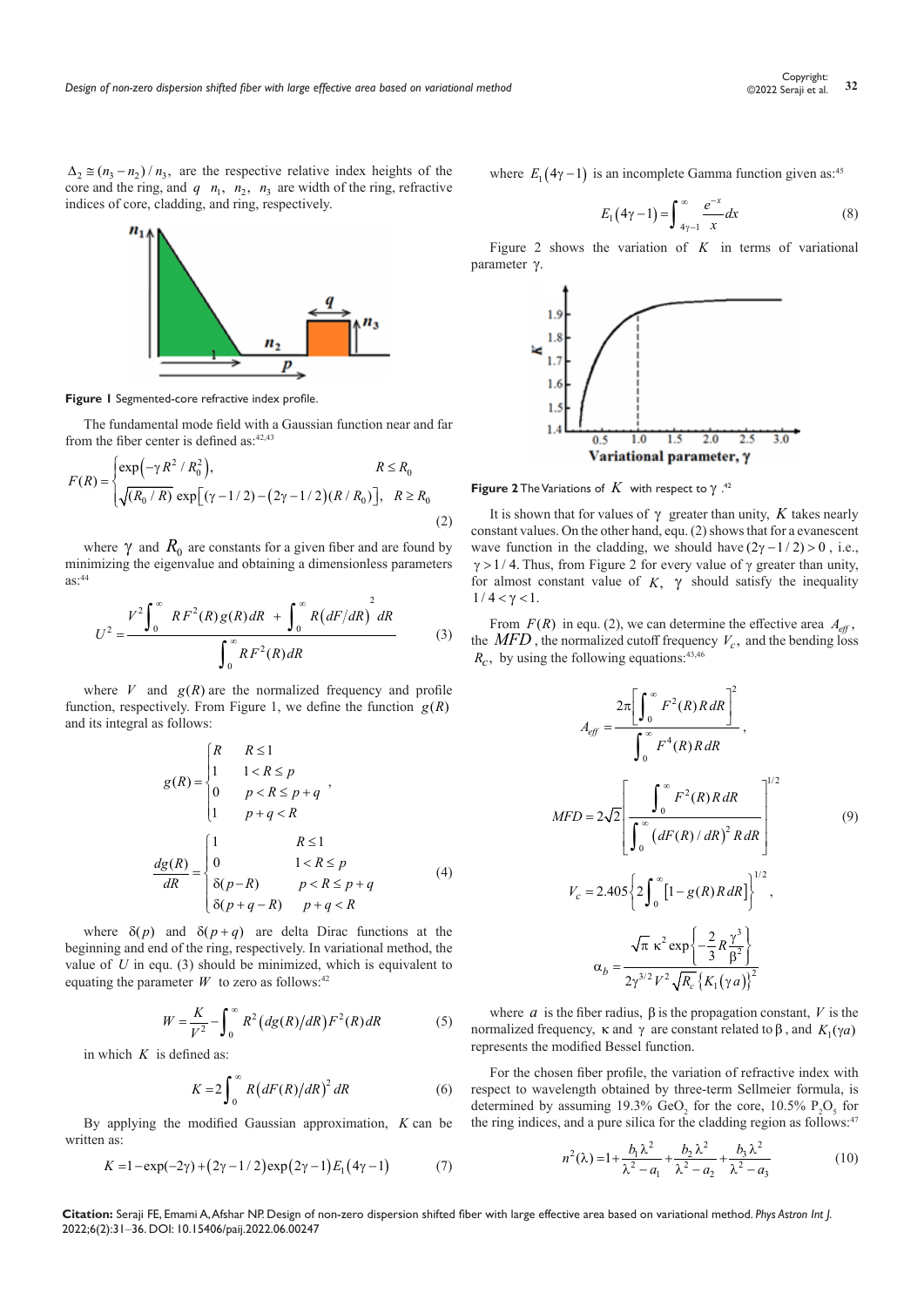*Design of non-zero dispersion shifted fiber with large effective area based on variational method* **<sup>33</sup>** Copyright:

where  $a_1$ ,  $a_2$ ,  $a_3$  and  $b_1$ ,  $b_2$ ,  $b_3$  are Sellmeier coefficients, and  $\lambda$ denotes the wavelength. Then one can find β in terms of wavelength and thus calculate the total dispersion as:46

$$
D_T = -\frac{\lambda}{2\pi c} \left( 2\frac{d\beta}{d\lambda} + \lambda \frac{d^2\beta}{d\lambda^2} \right) \tag{11}
$$

where  $c$  is the velocity of light in vacuum and  $\lambda$  denotes the operating wavelength. In Table 1, values of the coefficient in Sellmeier's formula for pure and doped silica are presented and the corresponding variations of  $d^2n/d\lambda_0^2$  are illustrated in Figure 3.<sup>48</sup> It is shown that the doping slightly changes the ZMDW.<sup>48</sup>

**Table 1** Values of coefficient in Sellmeier's formula for pure and doped silica<sup>48</sup>

| Samples:<br><b>Dopants</b><br>(Mole%) | A: Pure SiO, | B: GeO,<br>(19.3%) | C: P, O,<br>(10.5%) |
|---------------------------------------|--------------|--------------------|---------------------|
| a,                                    | 0.004679148  | 0.005847345        | 0.005202431         |
| a,                                    | 0.01351206   | 0.01552717         | 0.01287730          |
| $a_{3}$                               | 97.93400     | 97.93484           | 97.93401            |
| b                                     | 0.6961663    | 0.7347008          | 0.7058489           |
| b,                                    | 0.4079426    | 0.4461191          | 0.4176021           |
| b,                                    | 0.8974794    | 0.8081698          | 0.8952753           |



**Figure 3** Variation of  $d^2n/d\lambda_0^2$  for pure and doped silica. Curve indicators A to C: correspond various samples given in Table 1.

#### **Determination of design parameters**

We assume that the propagating wave is a modified Gaussian function. If  $R_0$  is used in the core region, then we can write from equs.  $(7)$  and  $(11)$  as:

$$
W = \frac{K}{V^2} - \int_0^{R_0} R^2 \exp\left(-2\gamma R^2 / R_0^2\right) dR - \int_{R_0}^1 R R_0 \exp\left[2\gamma - 1 - (4\gamma - 1)R / R_0\right] dR
$$
  
\n
$$
-pR_0 \exp\left[2\gamma - 1 - (4\gamma - 1)R / R_0\right] - (p + q)R_0 \exp\left[2\gamma - 1 - (4\gamma - 1)R / R_0\right]
$$
  
\n
$$
A_{eff} = \frac{2\pi R_0^2 a_1^2}{a_2} \quad MFD = \frac{2R_0 \sqrt{2a_1 a_3}}{a_3},
$$
  
\n
$$
V_c = 2.405 \left(1/3 + q^2 + 2pq\right)^{1/2}
$$
 (13)

**Figure 3**

where  $a_1$ ,  $a_2$ , and  $a_3$  are given as follows:

$$
a_1 = \frac{1 - \exp(-2\gamma)}{4\gamma} + \frac{\exp(-2\gamma)}{4\gamma - 1},
$$
  

$$
a_2 = \frac{1 - \exp(-4\gamma)}{8\gamma} + \exp(4\gamma - 2)E_1(8\gamma - 2),
$$

$$
a_3 = \frac{1}{2} + \frac{1 - \exp(-2\gamma)}{2} + \frac{(4\gamma - 1)\exp(2\gamma - 1)}{4}E_1(4\gamma - 1) \tag{14}
$$

in which  $E_1(4\gamma - 1)$  and  $E_1(8\gamma - 2)$  are incomplete Gamma functions and are evaluated by numerical integrations.

## **Numerical values and discussions**

With reference to Figure 1, for every chosen values of *p* and *q*, the values of  $V_c$  should be greater than the calculated normalized frequency. The variations of  $V_c$  in terms of  $p$  and  $q$  are plotted in Figure 4, where the fiber radius is taken as  $3.5 \,\text{\mu m}$ .



**Figure 4** The variations of  $V_c$  as functions of (a) p with  $q = 0.18 \mu m$  and (b)  $q$  with  $p = 0.18 \,\text{\mu m}$ .

From equ. (13), the effective area and the values of *MFD* are directly evaluated in terms of variational parameters and are illustrated in Figure 5 respectively. The effective area  $A<sub>eff</sub>$  of the fiber strongly depends on  $\gamma$  values. Figure 5(a) indicates that for values of  $\gamma$  greater than 0.27, the  $A_{\text{eff}}$  is less than that of NZDSF. Figure 5(b) shows that the *MFD* depends on monotonically decreasing values of γ parameter.



**Figure 5** Dependences of (a)  $A_{\text{eff}}$  on  $\gamma$  and (b)  $\text{MFD}$  on  $\gamma$ .

On the other hand,  $A_{\text{eff}}$  and *MFD* increase when  $R_0$  increases, as shown in Figure 6. According to Fig. 6(a), variational parameter  $R_0$ is a criterion for pulse spread. On calculations, the values of  $R_0 > 0.6$ results in an *MFD* of greater than 11 μm which outranges the value recommended by ITU-T standard. Therefore, based on curves of Figures 6(a) and 6(b), the values related to  $\gamma > 0.27$  and  $R_0 > 0.6$  are not considered further in our analysis.



**Figure 6** The variations of (a)  $\overline{MFD}$  and (b)  $A_{\text{eff}}$  as functions of  $R_0$ .

In equ. (12), it is shown that the variations of  $W$  directly depends on parameters such as  $R_0$ ,  $\gamma$  and the values of *V*, *p*, and *q*. Thus, these parameters should be chosen in such a way to satisfy  $W = 0$ in equ. (12).

Figure 7 illustrates the quantity *W* in terms of  $R_0$ , where other parameters are taken as  $\gamma = 0.2665$ ,  $V = 1.8$ ,  $p = 1.75 \,\mu\text{m}$ , and  $q = 0.2$  um.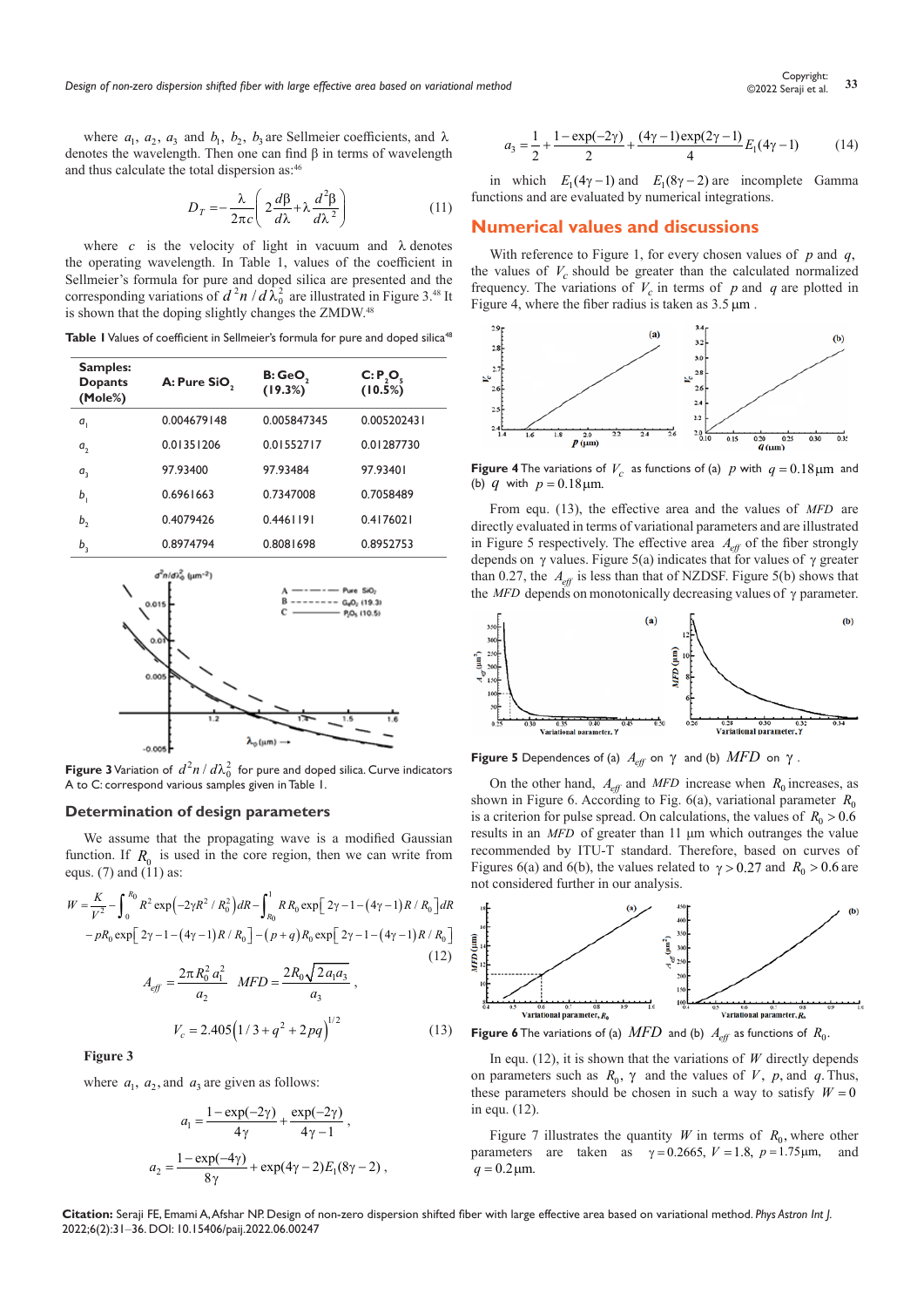

**Figure 7** Variation of *W* in terms of  $R_0$  with  $\gamma = 0.2665$ ,  $V = 1.8$ ,  $p = 1.75 \,\mu m$ , and  $q = 0.2 \,\mu m$ .

In Figure 8, the variations of  $A_{\text{eff}}$  and MFD with respect to p, while  $q = 0.2 \mu m$ , are plotted, respectively. These curves show that whenever *p* varies between 1.5  $\mu$ m to 2.0  $\mu$ m,  $A_{eff}$  changes from 152.3  $\mu$ m<sup>2</sup> to 180  $\mu$ m<sup>2</sup> and the *MFD* increase from 9.19  $\mu$ m to 11.1 µm, respectively.



**Figure 8** The variations of (a)  $A_{\text{eff}}$  and (b)  $\text{MFD}$  as functions of  $p$  with  $q = 0.2 \,\text{\mu m}$ .

Simultaneous consideration of the curves in Figure 8 reveals that although for a given value of  $p$ ,  $A_{\text{eff}}$  may be a maximum, but at the same time *MFD* may exceed its upper standard limit. Thus the value of *p* should be chosen in such a way that both *MFD* and  $A_{\text{eff}}$  attain standard values.

Similarly, in Figure 9, the curves are plotted versus *q* while  $p = 1.75$  µm. With the same reasoning, a design trade-off should be observed in this case, as well. Evaluation of Figures 8 and 9 show that  $A_{\text{eff}}$  and MFD are more sensitive to p than to q, i.e., the ring distance from the core center and the ring width, respectively. The sensitivity of *MFD* on *p* variations is more than that of  $A_{\text{eff}}$ .



**Figure 9** The variations of (a)  $A_{\text{eff}}$  and (b)  $\text{MFD}$  as functions of  $q$  with  $p = 1.75$   $\mu$ m.

Another parameter which is affected by *p* and *q* variations, is the dispersion, as shown in Figure 10. In this case also, the variation of dispersion depends more on *p* than on *q* variations.

Bending loss is another parameter which is directly influenced by the height of the ring. To achieve a larger  $A_{\text{eff}}$ , design parameters would change in such a way that *MFD* and as a result, the bending loss increases, considerably. For this reason, a particular attention is needed to consider the bending loss as an important loss mechanism in the design procedure. In Figure 11, bending loss of the designed fiber is plotted versus the bending radius. The bending loss of 0.0053

dB/km is obtained against 35 mm bending radius by assuming  $q = 0.2 \,\mu\text{m}, p = 1.75 \,\mu\text{m}, \gamma = 0.2665, a = 3.5 \,\mu\text{m}, \text{and} R_0 = 0.565.$ The summary of the designed parameters compared with experimental values are given in Table 2.



**Figure 10** Dispersion (a) versus  $p$  with  $q = 0.2 \mu m$  and (b) versus  $q$  with  $p = 1.75$   $\mu$ m.



**Figure 11** Bending loss versus bending radius.



**Figure 12** Designed segmented-core refractive index profile of NZDSF.

**Table 2** Theoretical and experimental values of some parameters of the designed NZDSF

| <b>Parameters</b>                  | <b>Theoretical</b> | <b>Experimental</b> |
|------------------------------------|--------------------|---------------------|
| $\Delta_1 \cong (n_1 - n_2) / n_1$ | 0.01864            | 0.01490             |
| $\Delta_2 \cong (n_3 - n_2)/n_3$   | 0.0046             | 0.0045              |
| $p$ value                          | $6.125 \mu m$      | $6.100 \mu m$       |
| $q$ value                          | $0.70 \mu m$       | $0.92 \mu m$        |
| $V_c$                              | 7.491              | 2.980               |
| $\lambda_c$                        | $1175$ nm          | $1216$ nm           |
| Core radius                        | $3.5 \; \mu m$     | $3.25 \mu m$        |

## **Conclusion**

We have determined the design parameters of a fiber with a segmented-core profile, having a raised side ring in the vicinity of the core. We have shown that the modified Gaussian approximation function with a simple calculation procedure can lead to a reasonable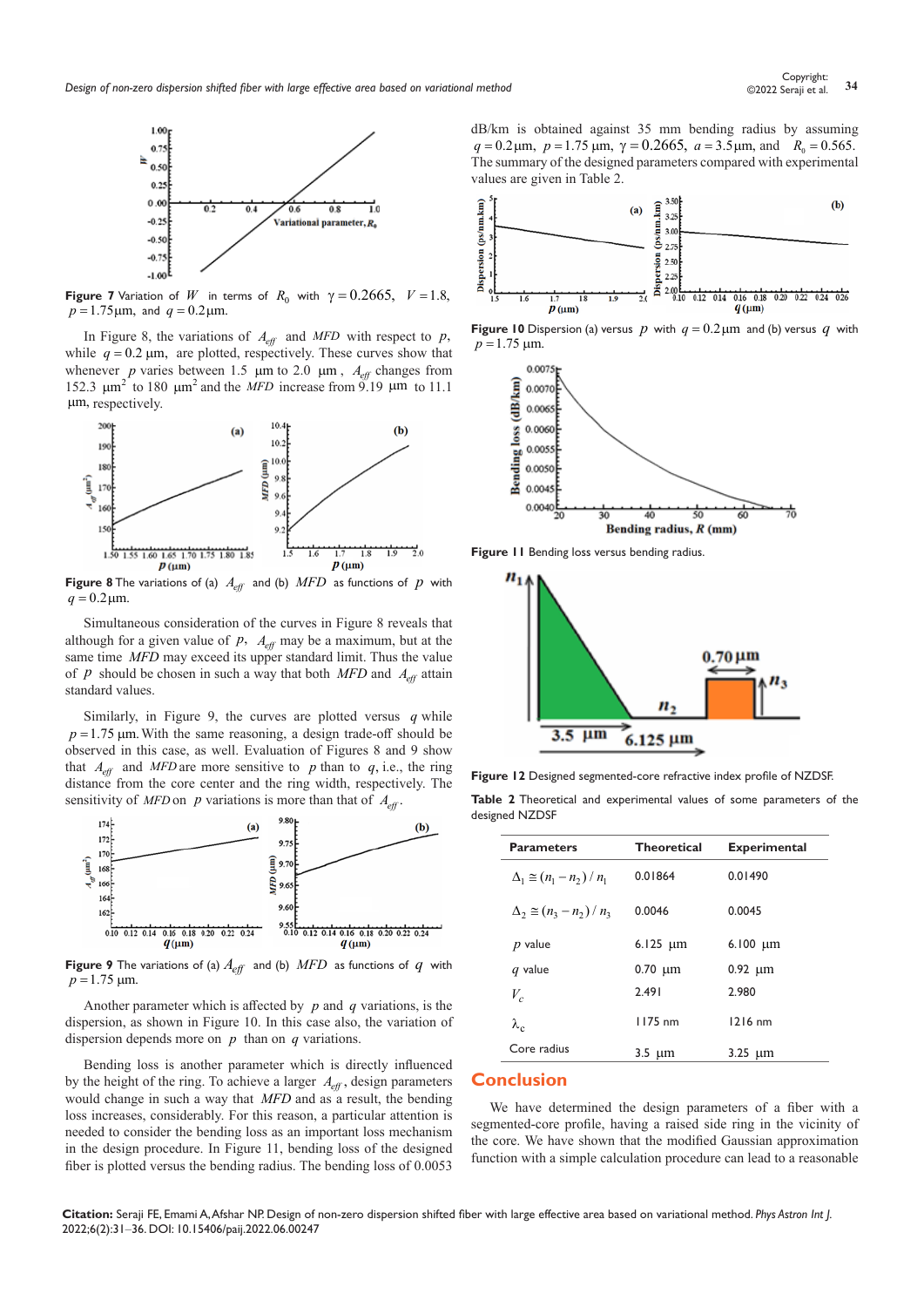precision in evaluating the design parameters. We have determined the characteristic parameters of the ring, i.e., height, distance of the ring from the core center, and the ring width, by the variational method and designed a single mode fiber of large effective area with low bending loss of 0.0035 dB/km.

Among the calculated parameters values, the ring distance from the core axis and the rate of decaying field in modified Gaussian function create more sensitivity in evaluation of designed fiber parameters.

The design calculations have shown that in a large effective area fiber with a segmented-core profile of radius 3.5 µm, by choosing a ring width of 0.2 µm at distance varying from 1.5 µm to 2.0 µm the effective area  $A_{\text{eff}}$  changes from 152.3  $\mu$ m<sup>2</sup> to 189  $\mu$ m<sup>2</sup> and the *MFD* increases from 9.19 μm to 11.1 μm, respectively.

The height of the ring is determined by the refractive index of the material used for creating it. This parameter directly affects the dispersion, but the  $A_{\text{eff}}$  and the *MFD* values are affected by parameters such as  $V$ ,  $p$ ,  $q$  (see Figure 1).

## **References**

- 1. Kazuo Hogari, Shigekatsu Tetsutani, Jian Zhou, et al. Optical–Transmission [Characteristics of Optical‒Fiber Cables and Installed Optical‒Fiber Cable](https://opg.optica.org/jlt/abstract.cfm?uri=jlt-21-2-540)  [Networks for WDM Systems.](https://opg.optica.org/jlt/abstract.cfm?uri=jlt-21-2-540) *J Lightwave Technol*. 2002;2(2):540–545.
- 2. Shinya Takaoka, Fumiyoshi Ohkubo, Kouichi Uchiyama, et al. Next Generation Non‒Zero Dispersion Shifted Optical Fiber PureMetro for DWDM & Full Spectrum CWDM Systems. *SEI Tech. Rev.* 2002;54:95-98.
- 3. Yoshinori Yamamoto, Masaaki Hirano. Next Generation Optical Transmission Fibers, IEEE Photon. Conf., Bellevue, Washington, USA. 2013;277‒278.
- 4. [Ming‒Jun Li, Daniel A Nolan. Optical Transmission Fiber Design](https://opg.optica.org/jlt/abstract.cfm?uri=jlt-26-9-1079)  Evolution. *J. Lightwave Technol.* 2009;26(9);1079-1091.
- 5. [Louis‒Anne de Montmorillon, Gerard Kuyt, Pascale Nouchi, et al. Latest](https://www.sciencedirect.com/science/article/pii/S1631070508001400)  [advances in optical fibers.](https://www.sciencedirect.com/science/article/pii/S1631070508001400) *C.R. Physique.* 2008;9:1045-1054.
- 6. Kazunori [Mukasa, Katsunori](https://ui.adsabs.harvard.edu/abs/2010OptFT..16..367M/abstract) Imamura, Masanori Takahashi, et al. Development of novel fibers for telecoms application. *[Opt Fiber Technol.](https://ui.adsabs.harvard.edu/abs/2010OptFT..16..367M/abstract)*  [2010;16;367‒377.](https://ui.adsabs.harvard.edu/abs/2010OptFT..16..367M/abstract)
- 7. ITU-T Rec. G.655, Characteristics of a non-zero dispersion-shifted single-mode optical fibre and cable, 11/2009.
- 8. D Marcuse. Single-channel operation in very long nonlinear fibers with optical amplifiers at zero dispersion. *J Lightwave Technol*. 1991;9(3);356‒361.
- 9. S Arai, Y Akasaka, Y Suzuki, et al. Low nonlinear dispersion-shifted fiber, [Proc. Optical Fiber Commun. Conf. \(OFC' 97\) Tech. Dig., Dallas, Texas,](https://opg.optica.org/abstract.cfm?uri=OFC-1997-TuN1)  [United States, Paper TuN1, 1997;65.](https://opg.optica.org/abstract.cfm?uri=OFC-1997-TuN1)
- 10. Yoshinori Yamamoto, Masaaki Hirano, Takashi Sasaki. Low-Loss and Low-Nonlinearity Pure-Silica-Core Fiber for Large Capacity Transmission. *SEI Tech Rev.* [2013;76:63‒68.](https://global-sei.com/technology/tr/bn76/pdf/76-10.pdf)
- 11. K Ohsono, T Nishio, Y Bing, et al. *Hitachi Cable Rev.* 2003;22:1-5.
- 12. [Shizhuo Yina,](https://www.sciencedirect.com/science/article/abs/pii/S0030401800005678) Kun‒Wook Chung, Hongyu Liu, [et al.](https://www.sciencedirect.com/science/article/abs/pii/S0030401800005678) A new design for non-zero dispersion-shifted fiber (NZ-DSF) with a large effective area over 100 μm<sup>2</sup> and low bending and splice loss. Opt. Commun. 2000;177(1‒6):225‒232.
- 13. Wonkyoung Lee, W J Shin, H S Seo, et al. Study on the design of Non-Zero Dispersion Shifted Fiber for ultra-wide band WDM transmission. Proc. 27th Eur. Conf. on Opt. Commun. (ECOC'OI-Amsterdam). 2001;392‒393.
- 14. Masaharu Ohashi. History of Research and Development of Optical Fibers. *IEICE Commun. Soc.*-Global Newslett. 2014;38(4):5-7.
- 15. [Sivanantha Raja, S Selvendran, R Priya, et al. An optimized design for](http://yadda.icm.edu.pl/baztech/element/bwmeta1.element.baztech-ee90d28e-3c44-4e8c-9084-db20272c0ebd)  [non‒zero dispersion shifted fiber with reduced nonlinear effects for future](http://yadda.icm.edu.pl/baztech/element/bwmeta1.element.baztech-ee90d28e-3c44-4e8c-9084-db20272c0ebd)  optical networks. *Optica Applicata.* [1994;24\(4\):503‒519.](http://yadda.icm.edu.pl/baztech/element/bwmeta1.element.baztech-ee90d28e-3c44-4e8c-9084-db20272c0ebd)
- 16. Sumitomo Fiber Specification, Non-Zero Dispersion Shifted Single-Mode Fiber. 1-6.
- 17. Pascale Nouchi, Louis‒Anne de Montmorillon, Pierre Sillard, et al. Optical fiber design for wavelength-multiplexed transmission. *C. R. Physique.* 2003;4:29–39.
- 18. Naomi Kumano, Kazunori Mukasa, Misao Sakano, et al. Development of a Non-Zero Dispersion-Shifted Fiber with Ultra-low Dispersion Slope. Furukawa Rev. 2002;22.
- 19. Yanming Liu, A Joe Antos, Mark A. Newhouse, Large effective area dispersion-shifted fibers with dual-ring index profiles, Opt. Fiber Commun. Conf. 1996, OSA Tech. Dig. Series (Opt. Soc. America) San Jose, Calif. USA, 1996, paper WK15.
- 20. Y Liu. Single-mode dispersion-shifted fibers with large effective area for amplified systems, IOOC'95, Postdeadline paper PD-19, Hong Kong,  $1995.25 - 30$
- 21. O Audouin, J P Hamaide. Enhancement of amplifier spacing in long-haul optical links through the use of large-effective-area transmission fiber, IEEE Photon. Technol Lett. 1995;7(11):1363-1365.
- 22. L G Cohen, W L Mammel, S J Jang. Low-loss quadruple-clad singlemode lightguides with dispersion below 2 ps/km nm over the 1.28 μm-1.65 μm wavelength range. *Electron Lett.* 1982;18(24):1023-1024.
- 23. Harold T Hattori, Ahmad Safaai-Jazi. Fiber designs with significantly [reduced nonlinearity for very long distance transmission.](https://opg.optica.org/ao/abstract.cfm?uri=ao-37-15-3190) *Appl Opt.* [1998;37:3190‒3197.](https://opg.optica.org/ao/abstract.cfm?uri=ao-37-15-3190)
- 24. MJ Li, H Chen. Novel optical fibers for high-capacity transmission system. *Telecommun Sci.* 2004;30(6):1–15.
- 25. [MA Newhouse, LJ Button, DQ Chowdhury, et al. Optical amplifiers](https://www.thorlabs.com/navigation.cfm?guide_id=2105&gclid=Cj0KCQjw3v6SBhCsARIsACyrRAlp17bVMAn69GnF-FjMZDBplISD6xOIMGCPxB5DbYagKSG0OPnSE60aArtPEALw_wcB)  and fibers for multiwavelength systems. Lasers and Electro-Optics Soc. *[Annual Meeting Proc.](https://www.thorlabs.com/navigation.cfm?guide_id=2105&gclid=Cj0KCQjw3v6SBhCsARIsACyrRAlp17bVMAn69GnF-FjMZDBplISD6xOIMGCPxB5DbYagKSG0OPnSE60aArtPEALw_wcB)* 1995;2:44‒45.
- 26. P Nouchi, P Sansonetti, S Landais, et al. Low-loss single-mode fiber with high nonlinear effective area. Proc OFC'95, 1995;260-261.
- 27. [VL Da Silva, Y Liu, DQ Chowdhury, et al. Error free WDM transmission](https://opg.optica.org/abstract.cfm?uri=OFC-1996-PD2)  [of 8×10 Gbit/s over km of LEAFTM optical fiber. 23rd Euro.](https://opg.optica.org/abstract.cfm?uri=OFC-1996-PD2) *Conf. Opt. Commun.* [1997;1:154 –158.](https://opg.optica.org/abstract.cfm?uri=OFC-1996-PD2)
- 28. DW Peckham, AF Judy, RB Kummer. Reduced dispersion slope, non-zero dispersion fiber. *ECOC'98*. 1998;1:139-140.
- 29. Y Liu. Dispersion shifted large-effective-area fiber for amplified highcapacity long-distance systems, OFC'97, Dallas, Texas. 1997;16-21.
- 30. P Nouchi. Maximum effective area for non-zero dispersion-shifted fiber. [Opt. Fiber Commun. Conf. Exhibit. OFC '98, Tech Dig.](https://opg.optica.org/abstract.cfm?uri=OFC-1998-ThK3) 1998;303-304.
- 31. P Nouchi, P Sansonetti, J Von Wirth, et al. New dispersion shifted fiber with effective area larger than 90 μm<sup>2</sup> *ECOC* '96. 1996;1:49–52.
- 32. Y Liu, G Berkey. Single-mode dispersion-shifted fibers with effective area over 100 μm<sup>2</sup>, ECOC'98. 1998;1:41-42.
- 33. Xiaoqiang Jiang, Ruichun Wang. Non-zero dispersion-shifted optical fiber with ultra-large effective area and low dispersion slope for terabit [communication system.](https://ui.adsabs.harvard.edu/abs/2004OptCo.236...69J/abstract) *Opt. Commun.* 2004;236:69–74.
- 34. [Shoichiro Matsuo, Shoji Tanigawa, Kuniharu Himeno, et al. New](https://opg.optica.org/abstract.cfm?uri=OFC-2002-WU2)  [medium‒dispersion fiber wlth large effective area and low dispersion](https://opg.optica.org/abstract.cfm?uri=OFC-2002-WU2)  slope. [Opt. Fiber Commun Conf Exhibit.](https://opg.optica.org/abstract.cfm?uri=OFC-2002-WU2) 2002;329-330.
- 35. [K Mukasa, K Imamura, T Yagi. New type of positive medial dispersion](https://opg.optica.org/abstract.cfm?uri=OFC-2003-TuB1)  fiber (P-MDF<sup>150</sup>) with dispersion as 10 ps/nm.km and  $A_{\text{eff}}$  about 150  $\mu$ m<sup>2</sup>. *[Opt Fiber Commun Conf.](https://opg.optica.org/abstract.cfm?uri=OFC-2003-TuB1)* 2003;149‒150.